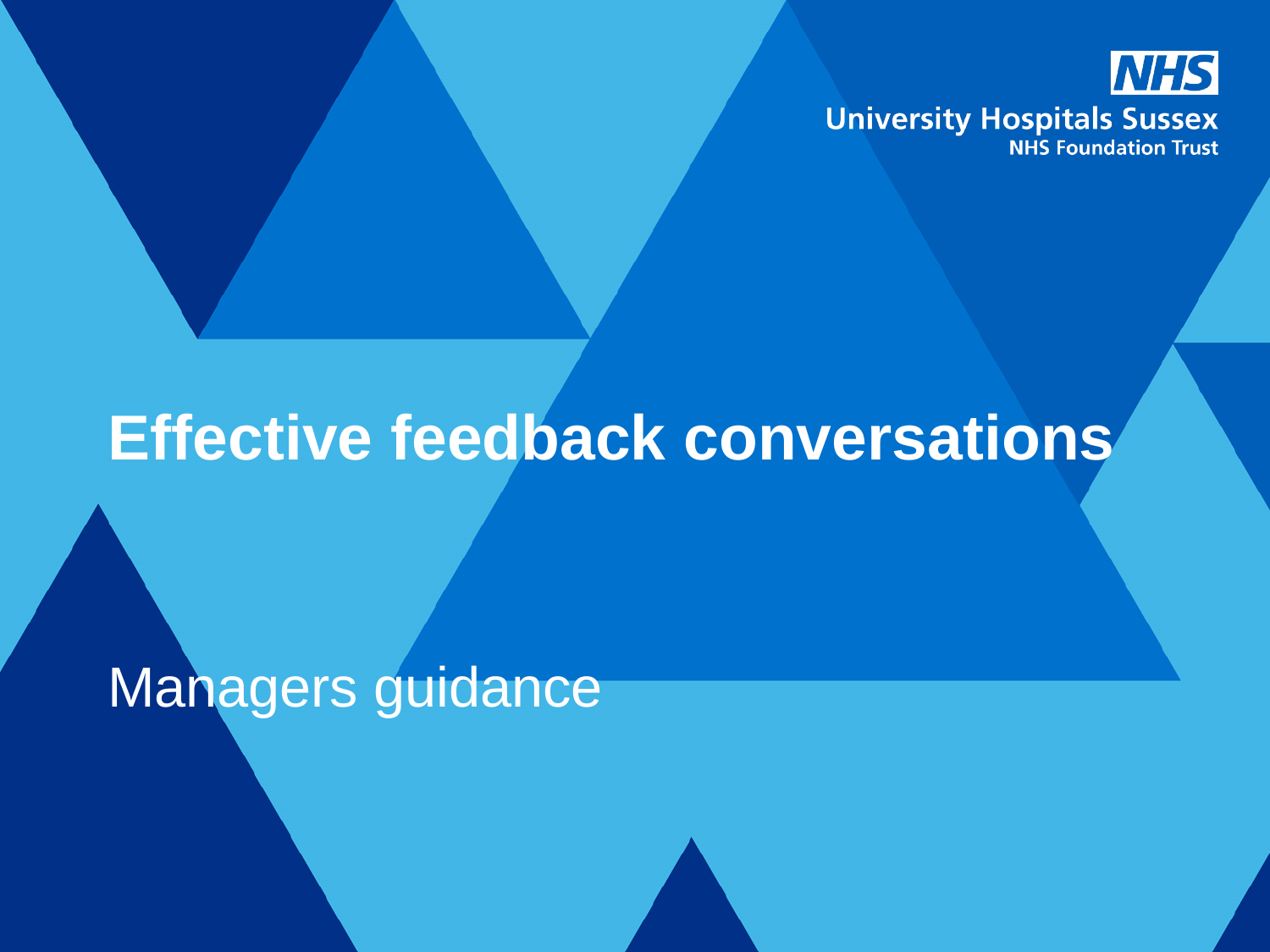### **Performance Monitoring Model**



| What did they agree to do?   | Targets/measures/outcomes<br>$\bullet$                            |
|------------------------------|-------------------------------------------------------------------|
| How did they agree to do it? | Techniques/behaviours<br>$\bullet$                                |
| When By?                     | Milestones, reviews and and completion<br>$\bullet$<br>dates      |
| What was the contract?       | Have you delivered all the support you<br>$\bullet$<br>agreed to? |
| How is it Going?             | What's going well?<br>Not so well?<br>$\bullet$                   |
| Do they know?                | Feedback, Catch up meetings<br>$\bullet$                          |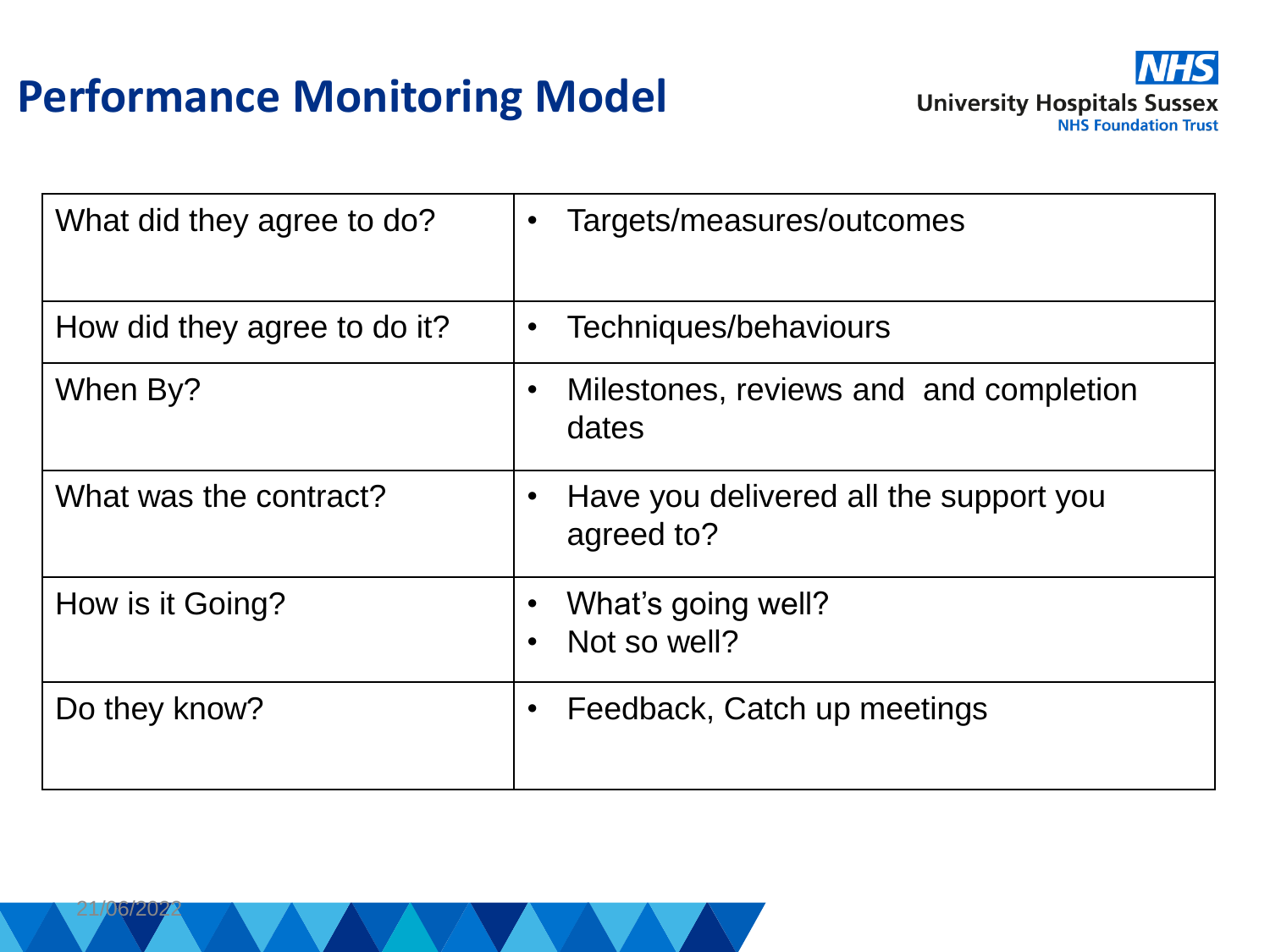

**University Hospitals Sussex NHS Foundation Trust** 

#### What is good feedback? - Feedback designed to give a BOOST

| <b>Balanced</b>  | focus not only on areas for development, but also on strengths.                                           |
|------------------|-----------------------------------------------------------------------------------------------------------|
| Observed         | provide feedback based only upon behaviours or the impacts that you have observed.                        |
| <b>Objective</b> | avoid judgements and relate your feedback to the observed behaviours and impacts, not<br>personality.     |
| <b>Specific</b>  | back up your comments with specific examples of the observed behaviour or impact.                         |
| Timely           | give feedback soon after the activity to allow the learner the opportunity to reflect on the<br>learning. |

#### How do we deliver it? - Feedback delivered SOON

Situation Talk about a specific event..

- Observed Describe specifically what I saw you do or heard you say.
- Behaviour If possible give an exact description e.g. a quote
- Outcome Describe the specific outcome or impact of the behaviour. This needs to be the actual impact, What has actually taken place as a result of the action we are discussing?
- Next Steps This can involve questions about what's troubling them and an agreement with the person about how they will behave in future.

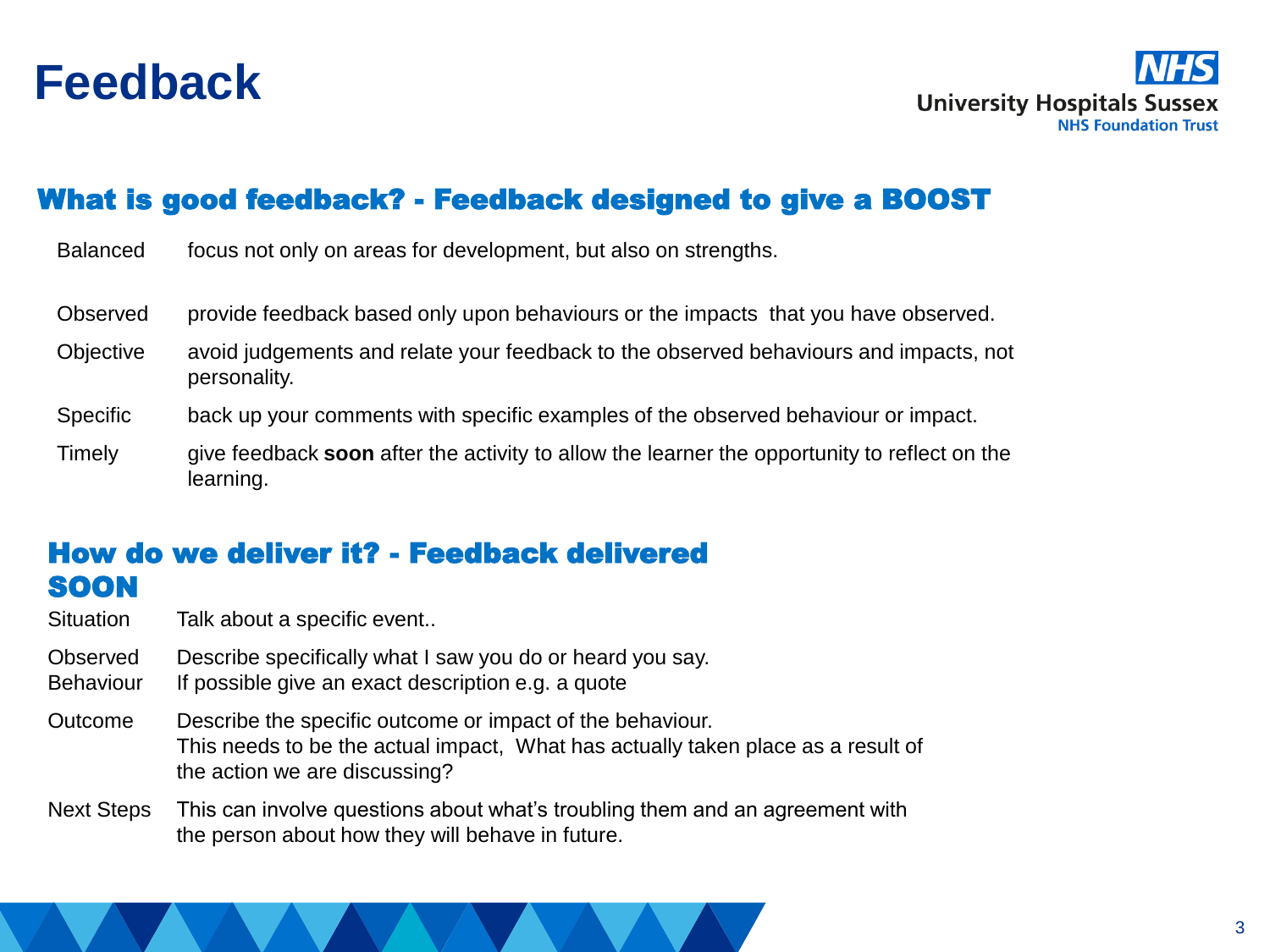### **1:1 Review and feedback –Conversation Structure**



| <b>Step</b>                                                                                            | <b>Content</b>                                                                                                                                                                                                                                                                                                                                                                                                                               |
|--------------------------------------------------------------------------------------------------------|----------------------------------------------------------------------------------------------------------------------------------------------------------------------------------------------------------------------------------------------------------------------------------------------------------------------------------------------------------------------------------------------------------------------------------------------|
| Welcome                                                                                                | Builds rapport and puts individual at ease<br>Asks about something important to the individual<br>Listens and engages with the answers                                                                                                                                                                                                                                                                                                       |
| Purpose of the meeting                                                                                 | Explains this is a catch up and time to spend focusing on the individual and their progress                                                                                                                                                                                                                                                                                                                                                  |
| What's going well?                                                                                     | Encourages individual to talk about strengths and successes.<br>Agree, encourage and congratulate where appropriate.<br>Providing specific and positive feedback                                                                                                                                                                                                                                                                             |
| What's going less well?<br>NB Manager withholds their views at<br>this stage. Just question and listen | Encourages individual to discuss things that are going less well.<br>Maintains focus on things that are inside their control<br>Probes to identify why things are going that way<br>Probes to identify what action the individual has already taken to resolve the situation<br>Asks individuals views on how they can influence and improve the situation<br>Use silence effectively to allow time to think, process and come up with ideas |
| Where necessary manager addresses<br>unidentified issues                                               | If individual has not identified the problem - manager asks specifically about behviour or impact<br>I have noticed that<br>Probes for reasons, barriers, obstacles<br>Probes for individual suggested solution                                                                                                                                                                                                                              |
| Manager shares own views                                                                               | Where individual has suggested the solution this will be a simple agreement and encouragement to act.<br>Where individual has not offered a solution the manager describes what they want to happen, when, and<br>how.                                                                                                                                                                                                                       |
| Contracting and next steps<br>Handling objections if necessary                                         | Agrees when this will be done by and how.<br>Agreeing any additional support that is needed but only if this is appropriate and practical<br>Agrees the next review date                                                                                                                                                                                                                                                                     |
| Reassure                                                                                               | Express and demonstrate faith in them to succeed<br>Reassure them of your support at all times throughout the task                                                                                                                                                                                                                                                                                                                           |